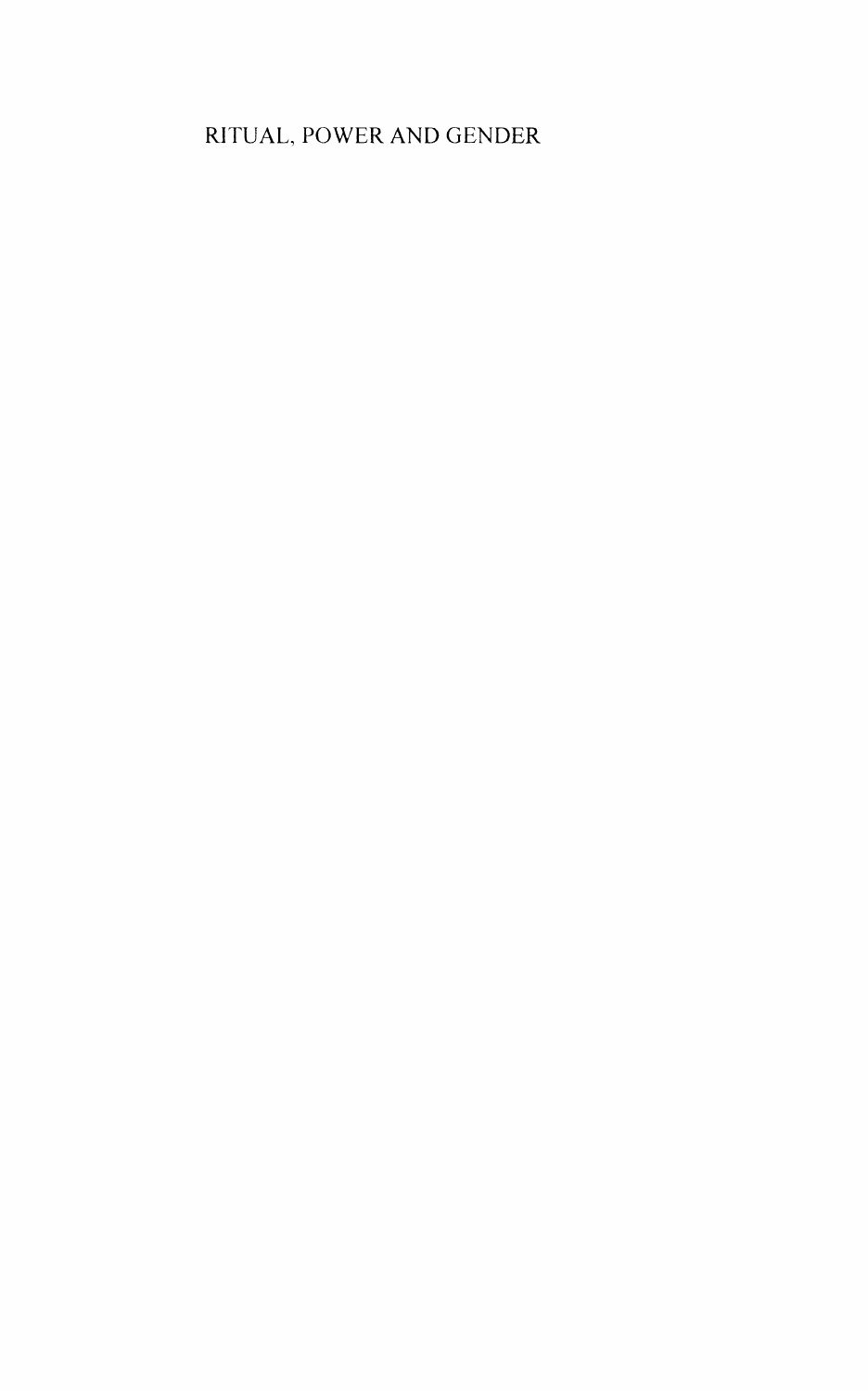#### RITUAL, POWER AND GENDER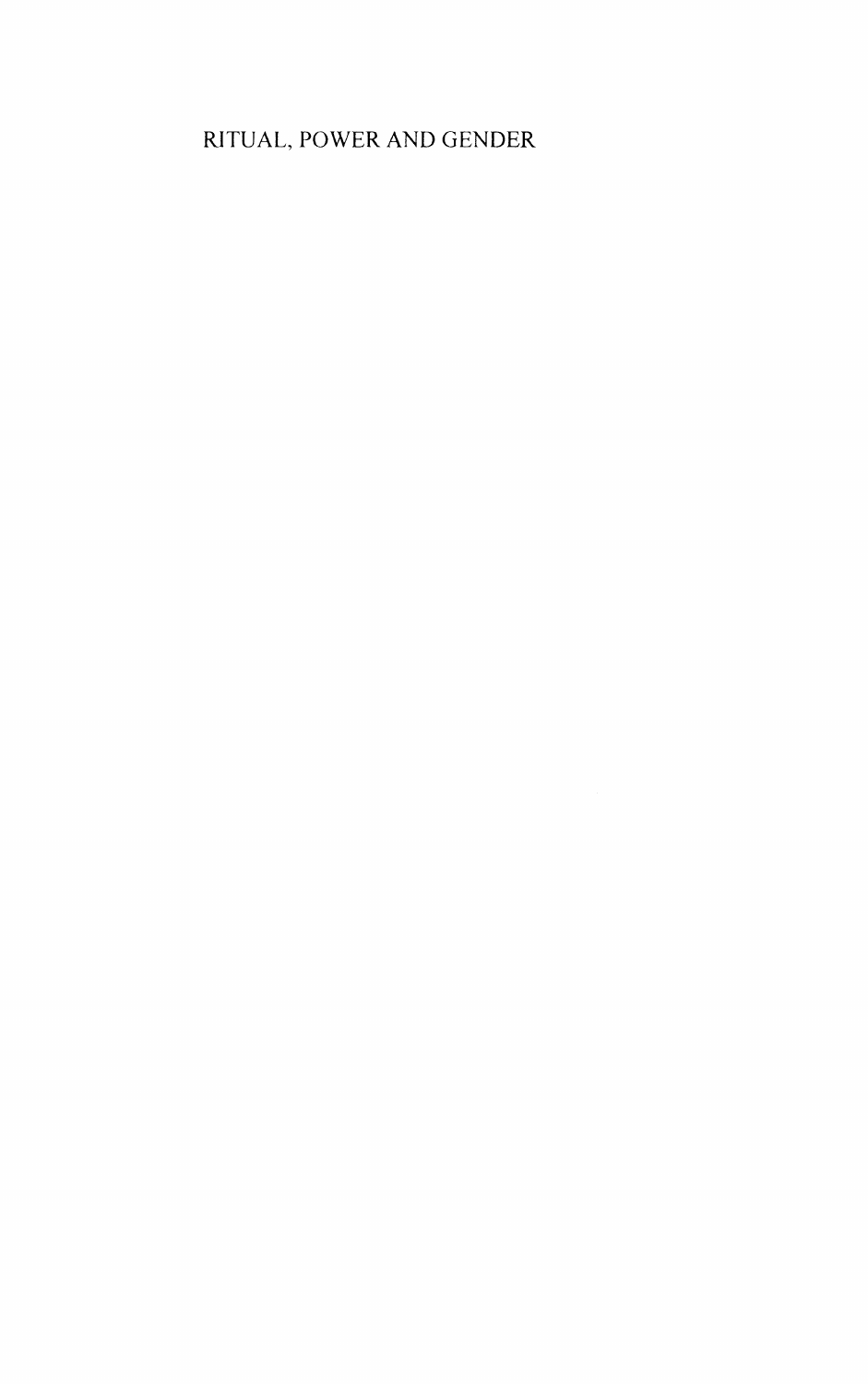|        |                         | PUBLICATIONS OF THE SYDNEY ASSOCIATION<br>FOR STUDIES IN SOCIETY AND CULTURE                                                 |
|--------|-------------------------|------------------------------------------------------------------------------------------------------------------------------|
| No.    | $\overline{\mathbf{1}}$ | Words and Worlds. Studies in the Social Role of Verbal<br>Culture, ed. Stephen Knight and S.N. Mukherjee, 1983.              |
| No. 2- |                         | Feudalism: Comparative Studies, ed. Edmund Leach,<br>S.N. Mukherjee and J.O. Ward, 1985.                                     |
| No. 3  |                         | Semiotics, Ideology, Language, ed. Terry Threadgold,<br>E.A. Groze, Gunther Kress and M.A.K. Halliday, 1986.                 |
| No.    | 4                       | The Cultural Construction of Race, ed. Marie de Lepervanche<br>and Gillian Bottomley, 1988.                                  |
| No. I  | 5                       | Revolution as History, ed. S.N. Mukherjee and J.O. Ward,<br>1989.                                                            |
| No.    | 6                       | Words and Wordsmiths, a volume for H.L. Rogers,<br>ed. Geraldine Barnes, John Gunn, Sonya Jensen<br>and Lee Jobling, 1989.   |
| No. 7  |                         | Disasters: Image and Context, ed. Peter Hinton, 1992.                                                                        |
| No.    | 8                       | Social Visions, by Michael Wilding, 1993.                                                                                    |
| No.    | 9                       | Theatre and Cultural Interaction, by Maria Shevtsova,<br>1993.                                                               |
| No. 10 |                         | The Epic Circle, by Zdenko Zlatar, 1993.                                                                                     |
| No. 11 |                         | The Epic in History, ed. Lola Sharon Davidson,<br>S.N. Mukherjee, Z. Zlatar, 1995.                                           |
| No. 12 |                         | Religious Change, Conversion and Culture,<br>ed. Lynette Olson.                                                              |
| No. 13 |                         | Citizen Historian: Explorations in Historiography,<br>S.N. Mukherjee, 1996.                                                  |
| No. 14 |                         | If Rain Doesn't Come: An Anthropological Study of<br>Drought and Human Ecology in Westem Rajasthan,<br>by R.J. Fisher, 1997. |
| No. 15 |                         | History, Literature and Society: Essays in Honour of<br>S.N. Mukherjee, ed. Mable Lee and Michael Wilding, 1997.             |
| No. 16 |                         | Studies in Classic Australian Fiction, by Michael Wilding,<br>1997.                                                          |
| No. 17 |                         | Studies in Australian Literary History, by Brian Kiernan,<br>1998.                                                           |
| No. 18 |                         | Contemporary Australian Literature Between Europe and<br>Australia, by Igor Maver, 1999.                                     |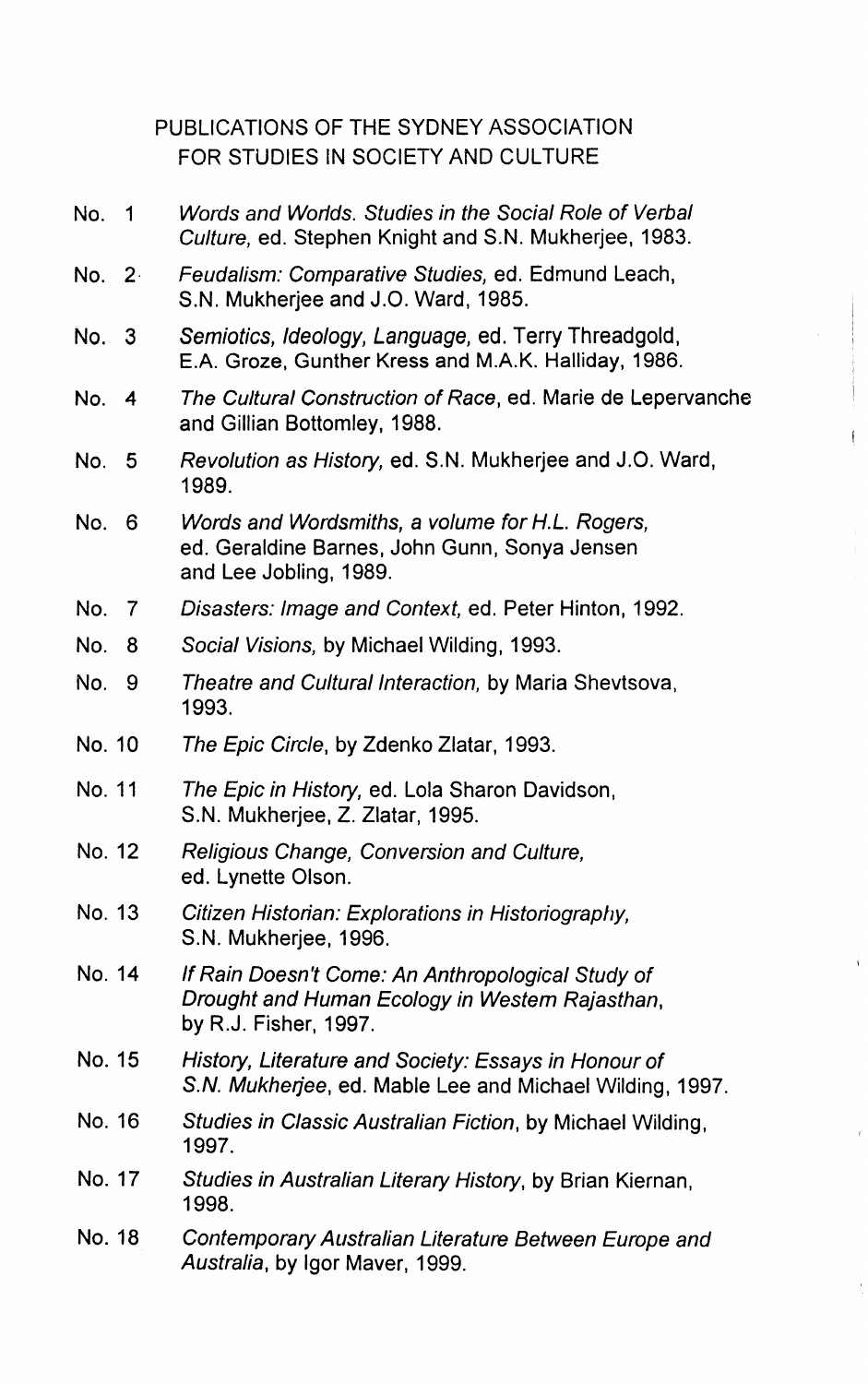# RITUAL, POWER AND GENDER

## Explorations in ·the Ethnography of Vanuatu, Nepal and Ireland

MICHAEL ALLEN

Sydney Studies in Society and Culture

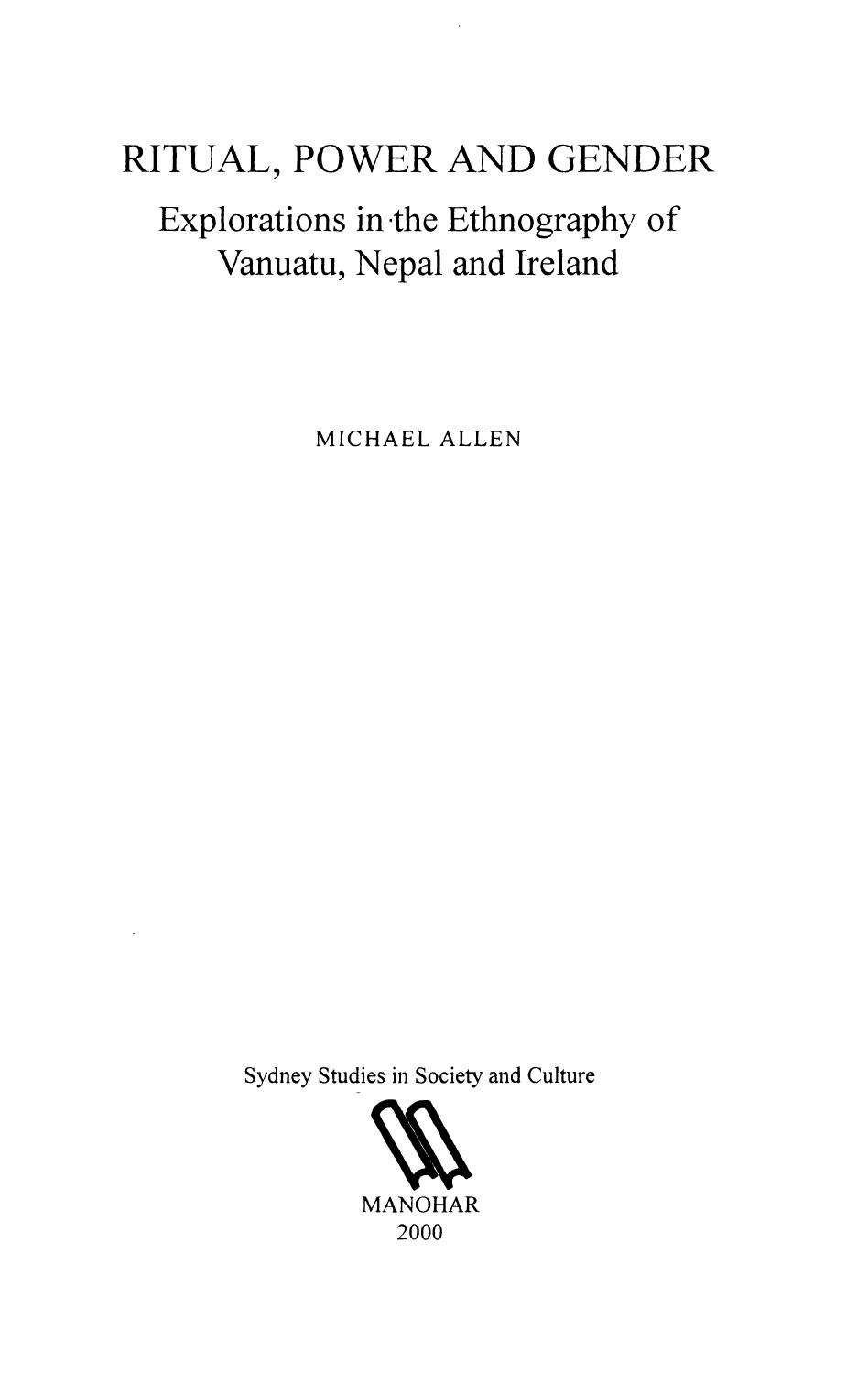*Ritual, Power and Gender: Explorations in the Ethnography of Vanuatu, Nepal and Ireland* 

*©Michael Allen, 2000* 

*All rights reserved. No part of this publication may be reproduced or transmitted, in any form or by any means, without prior permission of the author and the publisher* 

*Sydney Studies in Society and Culture 19* 

*Published by The Sydney Association for Studies in Society and Culture PO Box 575. Leichhardt NSW 2040 Australia and ,\1/anohar Publishers* & *Distributors 4753/23 Ansari Road, Daryaganj New Delhi 110002* 

> *ISSN 0812-6402 ISBN 81-7304-364-7*

*Printed in India by Rajkamal Electric Press 13 3519 GT Karnal Road 1ndl .. Jrea Delhi 110033*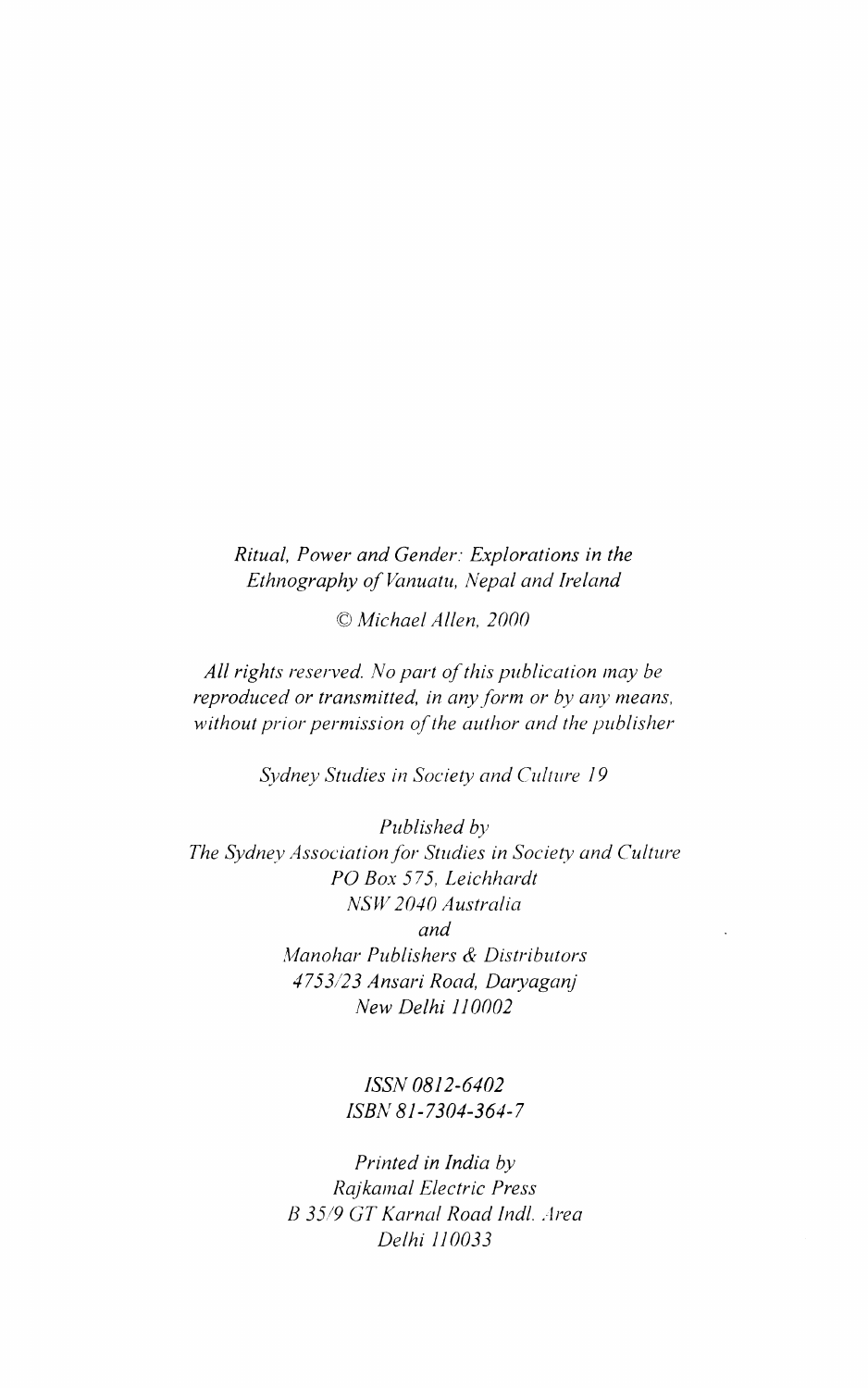### **CONTENTS**

|                                                                     | Preface                                                                                                               | vii |
|---------------------------------------------------------------------|-----------------------------------------------------------------------------------------------------------------------|-----|
|                                                                     | Introduction                                                                                                          | ix  |
| Ι                                                                   | MEN, RITUAL AND POWER IN NORTH VANUATU                                                                                |     |
|                                                                     | Rank and Leadership in Nduindui, Northern New Hebrides<br>1<br>2 Rethinking Old Problems: Matriliny, Secret Societies | 3   |
|                                                                     | and Political Evolution<br>Ritualized Homosexuality, Male Power and Political<br>3                                    | 29  |
|                                                                     | Organization in North Vanuatu: A Comparative Analysis<br>4 The 'Hidden' Power of Male Ritual: The North               | 59  |
|                                                                     | Vanuatu Evidence                                                                                                      | 104 |
|                                                                     | 5 Male Cults Revisited: The Politics of Blood versus<br>Semen                                                         | 137 |
| <b>BUDDHIST RITUAL AND CASTE HIERARCHY IN NEPAL</b><br>$\mathbf{I}$ |                                                                                                                       |     |
|                                                                     | 6 Buddhism without Monks: The Vajrayāna Religion                                                                      |     |
|                                                                     | of the Newars of Kathmandu                                                                                            | 161 |
|                                                                     | 7 Kumārī or 'Virgin' Worship in Kathmandu Valley<br>8 Girls' Pre-Puberty Rites among the Newars of                    | 182 |
|                                                                     | Kathmandu Valley                                                                                                      | 211 |
|                                                                     | 9 Hierarchy and Complementarity in Newar Society                                                                      | 252 |
|                                                                     | 10 Procession and Pilgrimage in Newar Religion                                                                        | 282 |
|                                                                     | <b>III EXPLORATIONS IN IRISH CATHOLICISM</b>                                                                          |     |
|                                                                     | 11 'Our Lady' versus the Bishops: Visions and Pilgrimages<br>in Contemporary Irish Catholicism                        | 299 |
|                                                                     | 12 From Ecstasy to Power: The Transformation of Fantasy                                                               |     |
|                                                                     | into Religious Belief                                                                                                 | 346 |
|                                                                     | General Index                                                                                                         | 369 |
|                                                                     | 375<br><b>Index of Persons</b>                                                                                        |     |
|                                                                     |                                                                                                                       |     |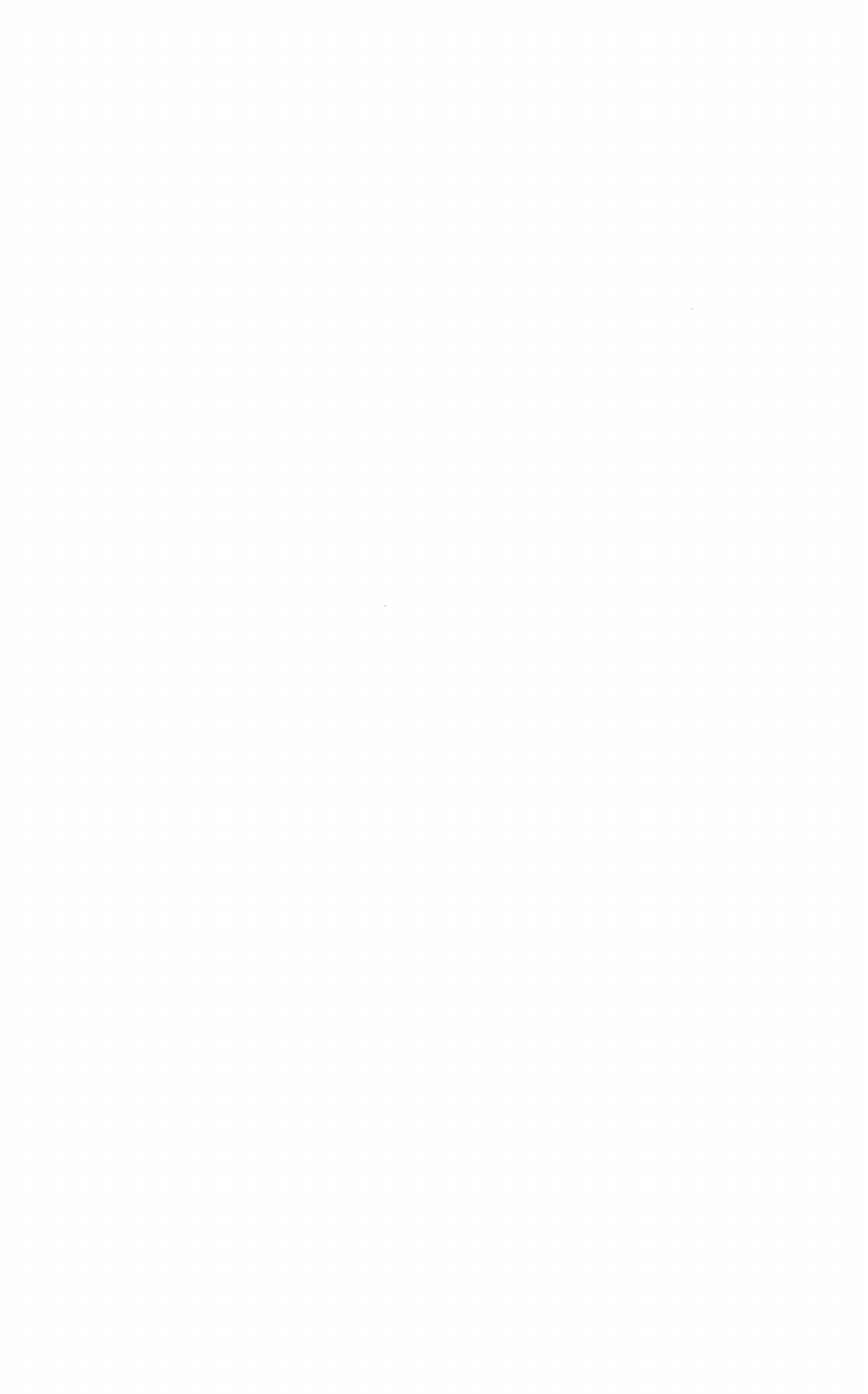### **PREFACE**

When Professor Mukherjee, Visiting Professor of History in the University of Sydney and for many years the doyen of the Sydney Association for the Study of Societies and Cultures, first suggested that I should put together a collection of my papers for publication in the Association's monograph series I declined on the grounds that such a project might interfere unduly with my ambition to publish new material, in particular a monograph based on my more recent research in Ireland. However, when he subsequently assured me that I could include a section on my Irish research I began to see some merit in his suggestion, all the more so in view of the rather obscure publications in which much of my earlier work lies hidden. And now, with the task complete, I am sufficiently pleased with the end result to express my gratitude to Professor Mukherjee.

The greater part of the research on which the five chapters in Part I is based was carried out on Ambae island in north Vanuatu between October 1958 and November 1959, October 1960 and January 1961, July 1961 and January 1962 and in May 1980. The five chapters in Part II are based on research carried out in Kathmandu Valley between January 1960 and January 1961, September 1973 and January 1974 and August 1978 and January 1979. The two chapters in Part III are based on research carried out in Ireland between July 1988 and January 1989, June 1990 and February 1991, September 1992 and January 1993 and September/October 1995.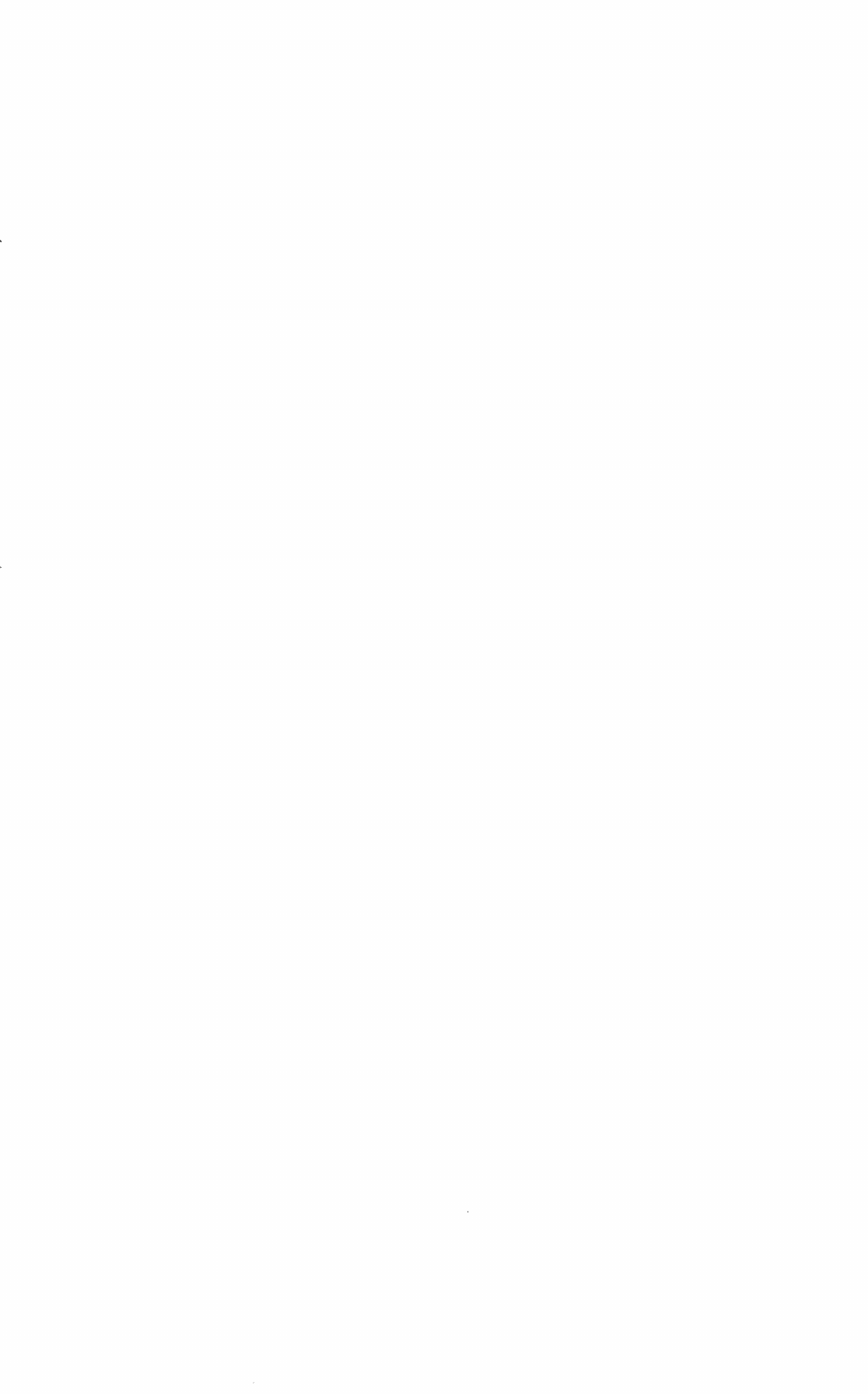# **INTRODUCTION**

This collection of papers, spanning the years between 1972 and 1998, reflects both the centrality and continuity of my long interest in the religious dimension of social life. Raised as a Protestant in the almost wholly Catholic Republic of Ireland I had from an early age developed what can perhaps best be described as a somewhat cynical view of the immense import that my fellow citizens seemingly attached to their own religious beliefs and practices whilst at the same time denigrating those of all others. Indeed, my cynicism was such that I had already become a convinced atheist at the age of eighteen when, as a school chapel prefect, I had the duty of preparing the altar for holy communion. A few years earlier, as a candidate for confirmation, I had hoped that when the Archbishop of Dublin placed his hands on my head my growing doubts would vanish when something wondrous happened, such as Christ stepping forth from the chapel's stained glass window. But no such miracle occurred, no sense of wondrous power passed from those holy hands and the last shreds of my 'belief' flew out the window.

But equally, my sense of wonderment at both the content and the strength of such beliefs, not only in Ireland but perhaps universally, grew apace. Furthermore, my childhood desire to shore up shaky belief with an experience of miraculous empowerment has subsequently assumed a focal position in my anthropological understanding of the ubiquitous and complex relationship that universally obtains between religion and the exercise of power. It is precisely an exploration of that relationship that has driven the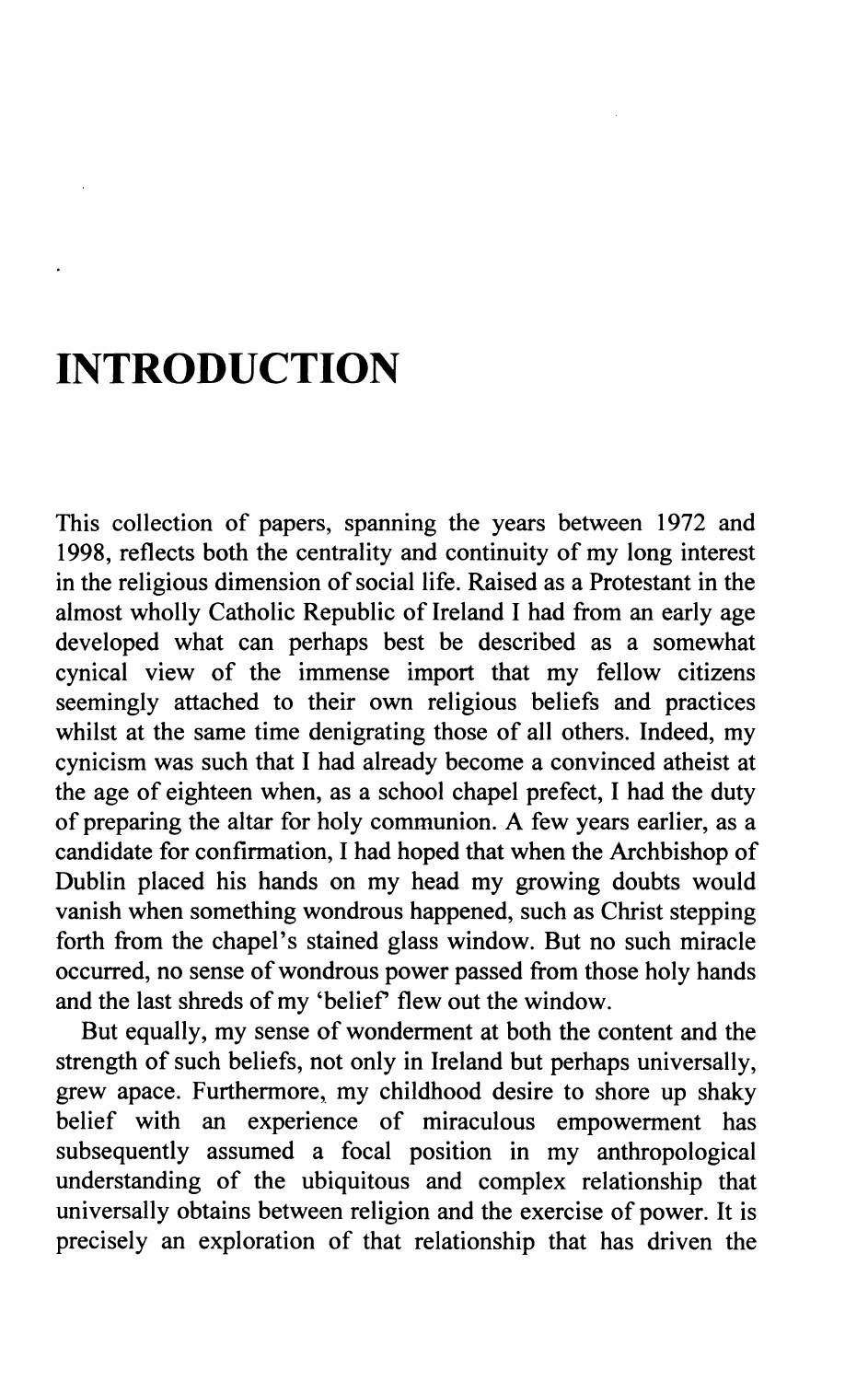greater bulk of my research and is the key concern of the papers brought together in this volume.

At the heart of religious belief, and even more so religious practice, is the presumption that firm commitment, in conjunction with punctilious enactment, will have empowering consequences of great import—that one will enter the kingdom of heaven, consume the body and blood of Christ, communicate with the ancestors, defeat the enemy, overcome evil, prosper in business, have bountiful harvests etc. To the extent that one can persuade others that one has access to such remarkable powers then clearly a solid foundation has been laid for the exercise of coercive power in the daily conduct of social life. In a variety of quite diverse contexts, though most especially in Vanuatu, Nepal and Ireland, I have sought to explore the nature of such beliefs and practices, and in particular to delineate their consequences for the actual exercise of power in the political arena.

Just as some important components of my school-based adolescence laid the foundations for a life-long curiosity concerning the importance that so many accord to religion, so too do I attribute my equally long interest in gender relations to those early formative years in Ireland. Here, the relevant context was not so much either school or home, but rather the contrast between the two. At the tender age of eight I was cast forth from a warm, loving and femaledominated domestic world into a harsh world of punitive boys' boarding schools. For the next ten years my life was then divided into two sharply contrasting environments--eight months of each year in all-male initiatory schools, where I learnt precious little of a scholastic kind though a good deal about hierarchy, bullying, male<br>friendship and camaraderie and in the later years, male and camaraderie and in the later years, male homosexuality, and by contrast a blissful four months surrounded by wondrously gentle, nurturing and playful female relatives. Hence, by the time that I emerged as an immature adult I had an acute sense both of the gulf that commonly separated these gender-based worlds and of the exaggerated fantasies that each nurtured of the other.

Many years later, when I became an anthropologist and began my first period of fieldwork in Vanuatu, I was already convinced that in order to understand anything whatsoever about religion, though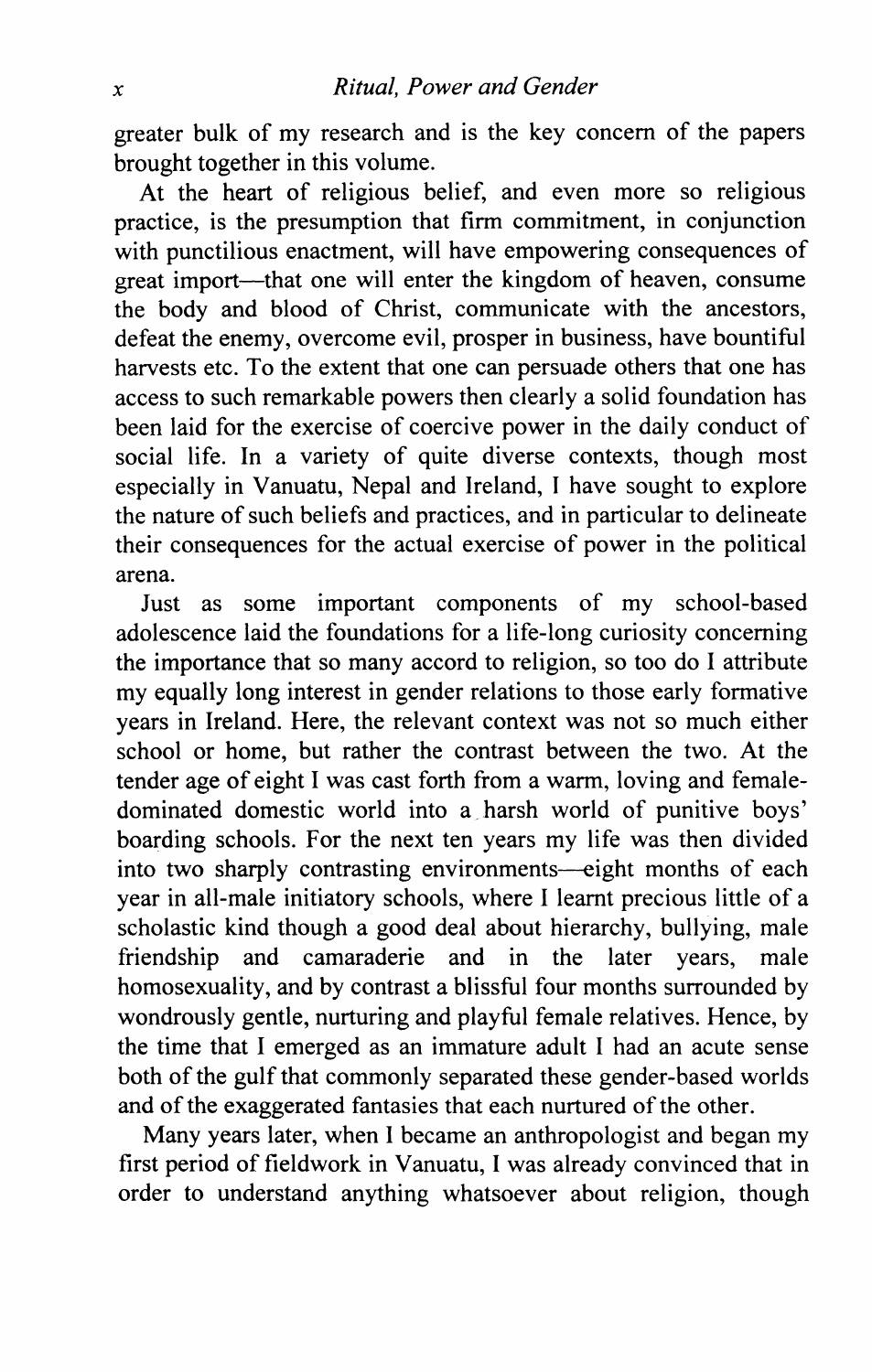most especially the centrality of the key power beliefs, it was first necessary to attain a thorough understanding of gender relations. As I subsequently discovered, the kind of powers sought for in the religious context are almost always represented in gender-specific terms, whether male, female or bisexual. Furthermore, the determination of just who in fact can gain access to such powers is yet again a matter of gender, most commonly restricted to adult men. But perhaps the most intriguing of the many links that obtain between religion, power and gender is the frequency with which the kind of religious powers that men appropriate exclusively to themselves, though overtly represented in ultra-male terms, incorporate elements of an unmistakably female or feminine kind. There is, in other words, a matriarchal myth that lies at the heart of most male cults. Gender considerations are, of course, also highly relevant in seeking some understanding of the frequency with which sexual activity, whether in the form of prescription or proscription, looms so large in religious formulations and ideals.

I have then no doubt that my Irish background in large measure determined not just my anthropological interest in gender, but specifically a movement from an initial interest in all-male cultic activities built around the bizarre idea that men had access to and control over feminine-type powers (as in Vanuatu), to an exploration of various manifestations of the cultural construction of femininity, most especially the worship of female deities (as in Nepal), and finally to the documentation of a predominantly female religious movement within a male-dominated religious hierarchy (as in Ireland). In other words, the primary focus of my research on religion shifted from men to women to gender relations.

The division of the book into three separate sections reflects the fact that I have carried out extensive fieldwork-based research in three quite different kinds of community-the small kinship-based Melanesian population on Ambae island in north Vanuatu (formerly the New Hebrides), the predominantly urban and caste-structured Newars of Kathmandu Valley, Nepal and the Catholic citizens of the Republic of Ireland. Though particular and contingent circumstances undoubtedly contributed to my choice of these three communities, the primary consideration was that they all shared in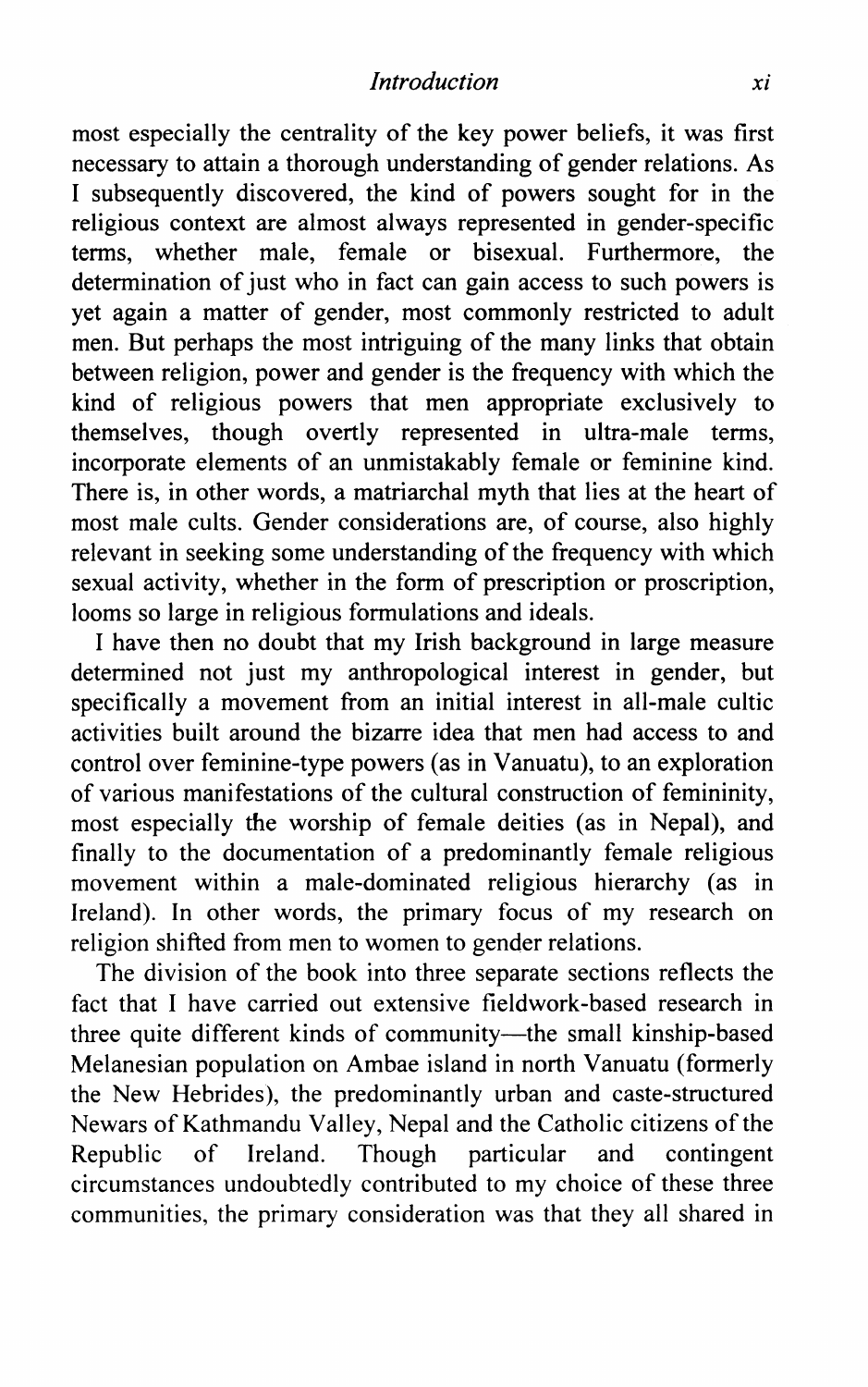common an exceptional cultural elaboration accorded to religion. In the case of north Vanuatu such elaboration took the form of a proliferation of complex male ritual associations; of the Newars it lay in the rich intermingling of both Buddhist and Hindu elements in a world seemingly full of holy places, persons and events; whilst in Ireland it took the form of the pervasive influence of the Catholic church and its puritanical morality in almost every important dimension of contemporary Irish social life.

There are, I think, some further implications of my movement from Vanuatu to Nepal and finally to Ireland that are worth noting. The first move, which occurred in the mid-1960s, was importantly influenced by two considerations, one quite personal and the other methodological. I had first visited Nepal as early as 1953, some five years before I even knew of the existence of anthropology, and had become so entranced by both the place and the people that if I had had my way I would have conducted my initial research there rather than in Vanuatu. But, in the late 1950s such a field site was not considered appropriate for an Australian trained anthropologist, the choice being mostly restricted either to the Australian Aboriginal field or to neighbouring communities in South-East Asia or the Pacific, especially Melanesia. I chose Vanuatu for two reasons; as an MA student I had become fascinated with the early accounts of the elaborate male ritual associations found there, and the British Administration was prepared to partly fund the research.

There were, of course, other and more intellectually respectable reasons for my subsequent movement in 1967 to Nepal than simply prior entrancement. Of considerable importance was my growing conviction that if anthropology was to survive the rapid absorption of formerly autonomous tribal peoples into emerging nation states, then the skills learned in the study of the former would need to be shown to be equally valuable in the study of the later. Furthermore, I felt that in order to transcend the a-historicism of structuralfunctionalism it was desirable to be able to locate one's ethnography in a well-documented historical context, a context that might enable one to give substantial time depth to the study of social process and social transformation.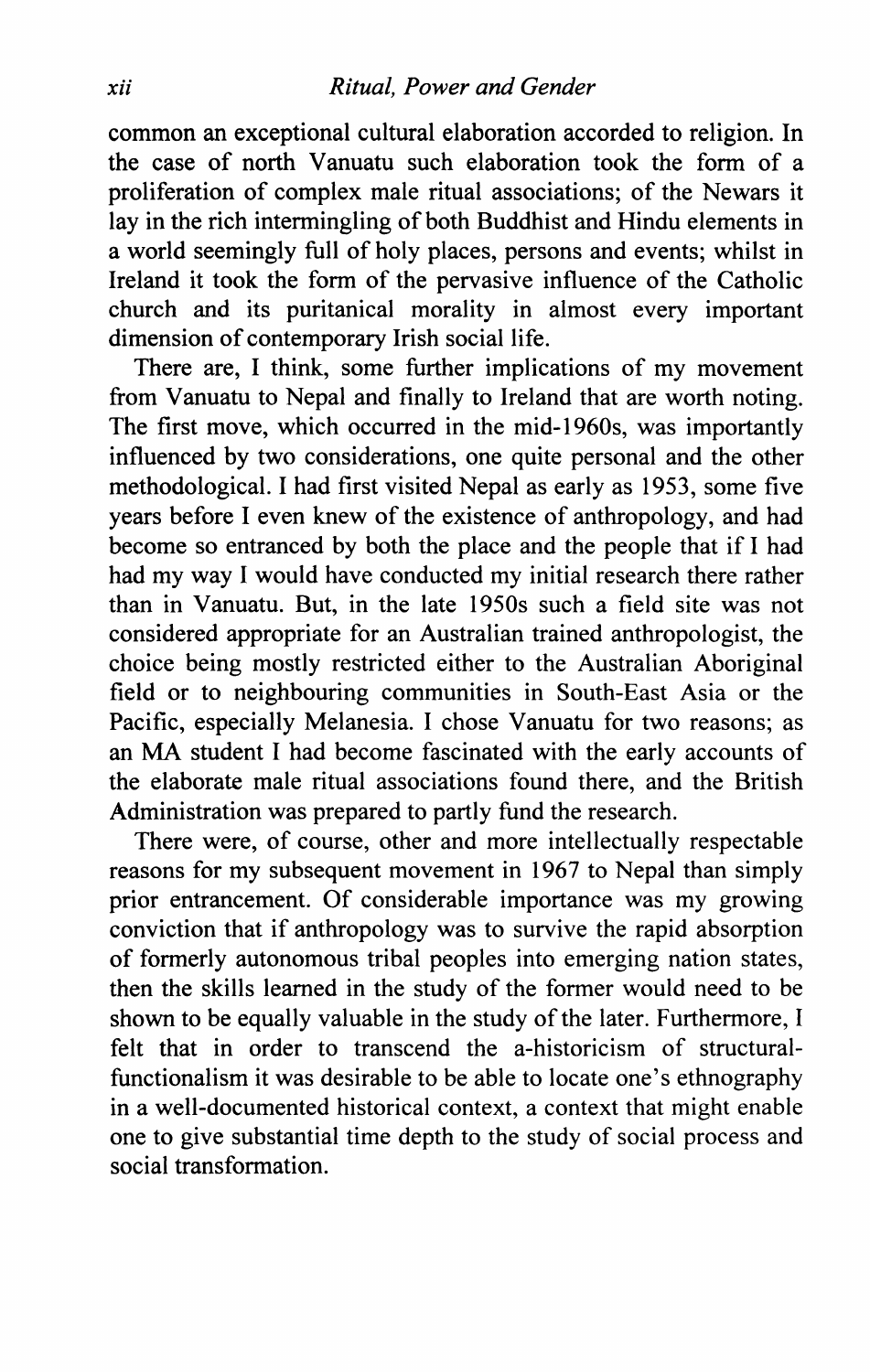What then led to my second movement from Nepal to Ireland in 1988? In part it was purely negative. Despite the great antiquity of Newar culture, with written texts that date back many hundreds of years and stone inscriptions that go back as early as the fifth century AD, I still found it difficult to give as much historical depth to my analyses of religious phenomena as I wished to do. Linguistic difficulties loomed large for I found myself quite incapable of acquiring the kind of proficiency that I yearned for not only in Newari and Nepali, but also in both Sanskrit and Tibetan. With some relief I decided to leave the field to a new generation of younger and linguistically better equipped anthropologists than I knew I could ever become.

But, perhaps naturally enough, it is the more positive motivation in my move to Ireland that I wish to stress. At a very early stage in my career as an anthropologist, certainly sometime prior to my move from Vanuatu to Nepal, I nurtured the ambition to one day attempt research in Ireland, preferably on a topic that focused simultaneously on religion and gender. But for many years the ambition was put on hold. During this period I vacillated between two not easily reconciled considerations-on the one hand, a recognition of the very real difficulties involved in attempting an indepth study of one's 'home' community, difficulties that made me repeatedly postpone the task in the hope that as the years passed I might eventually attain a sufficiency of detached objectivity, and on the other, the growing conviction that if anthropology is to prosper in the future it is essential that its practitioners not only demonstrate its capabilities in the study of complex nation states, such as Nepal or Ireland, but that it also demonstrate its ability to study the 'self as productively as it has traditionally studied the 'other'. And by the 'self I simply mean the social and cultural world with which the ethnographer most strongly identifies-in other words, his or her 'home' community. It was not until 1988, at the age of 60, that I decided that it was a case of now or never. I felt that the negative consequences of any further advance into old age would render the possible gain in increased detachment quite null and void. Of course, the fact that I had been brought up as a middle-class Protestant, and even more so that I subsequently became an atheist,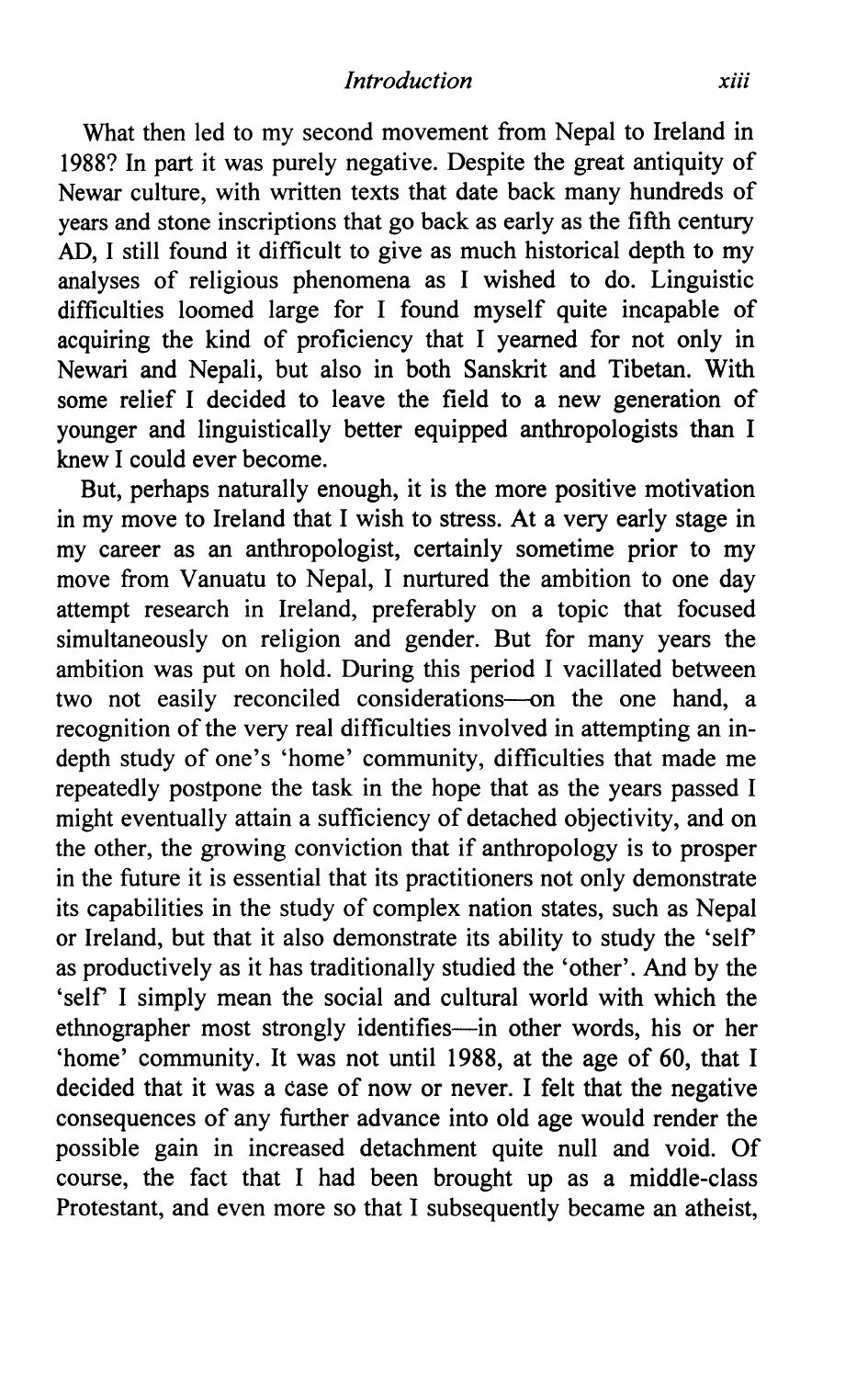ensured that the world of ardent Catholic belief and practice that I wished to investigate was in many important ways such an unfamiliar world that it was almost as much 'other' to me as either Vanuatu or Nepal, at least sufficiently 'other' to ensure that there was precious little that I was in danger of taking for granted.

The papers that I have selected for inclusion in the first two sections, that is, those that focus on Vanuatu and Nepal, have all been previously published, some in journals and others as chapters in edited collections. I would like to thank the relevant editors and publishers for permission to reproduce them in the present volume. In substance, they have remained as originally published, though I found it desirable both to eliminate a small number of unnecessary descriptive replications and to correct a few typographical and factual errors. The final two chapters are based on my recent research in Ireland and have not been previously published.